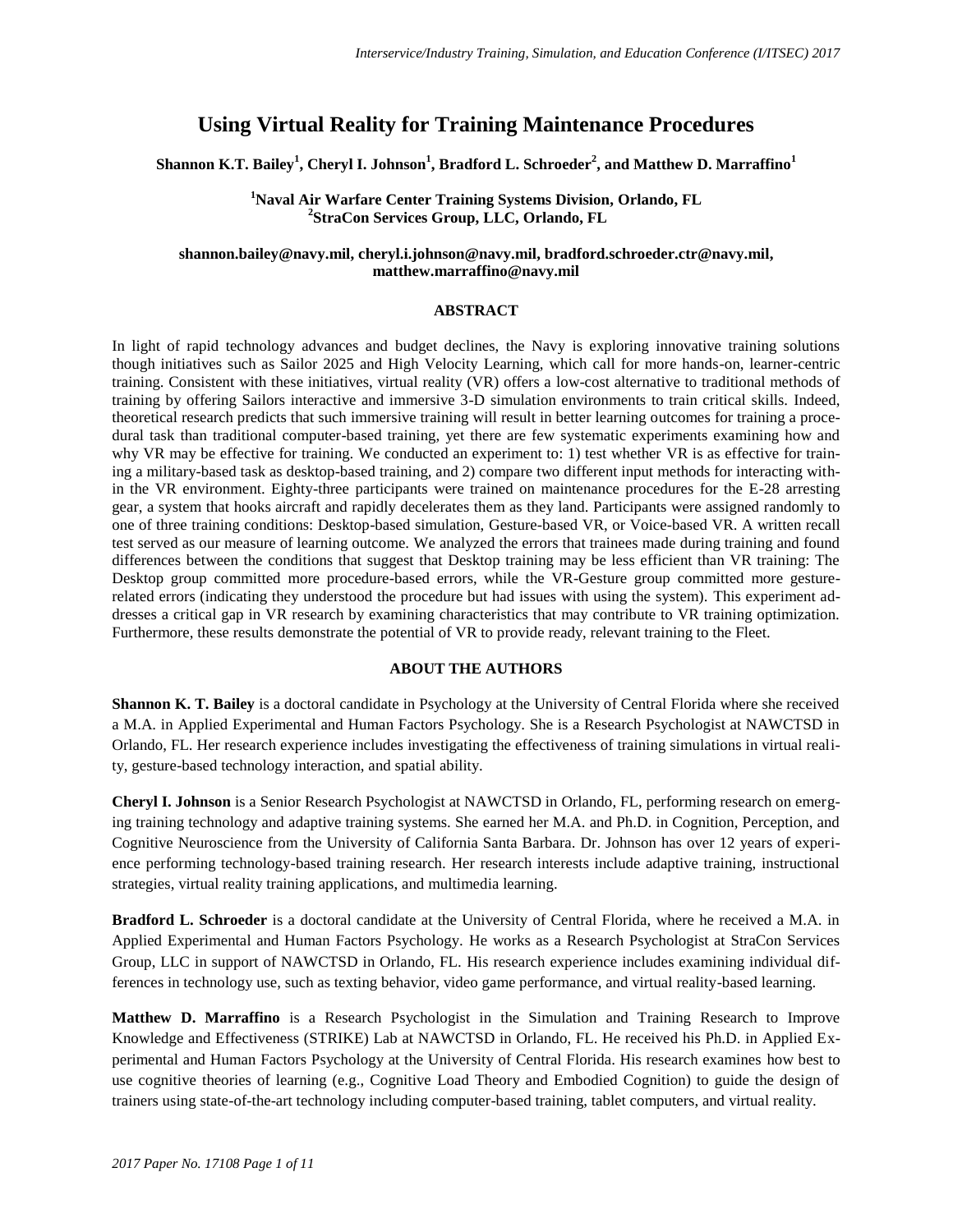# **Using Virtual Reality for Training Maintenance Procedures**

**Shannon K.T. Bailey<sup>1</sup> , Cheryl I. Johnson<sup>1</sup> , Bradford L. Schroeder<sup>2</sup> , and Matthew D. Marraffino<sup>1</sup>**

**<sup>1</sup>Naval Air Warfare Center Training Systems Division, Orlando, FL 2 StraCon Services Group, LLC, Orlando, FL**

## **shannon.bailey@navy.mil, cheryl.i.johnson@navy.mil, bradford.schroeder.ctr@navy.mil, matthew.marraffino@navy.mil**

## **INTRODUCTION**

In a time of rapid technology advances and training budget constraints, the Navy is exploring innovative training solutions to promote more hands-on training opportunities through initiatives such as Sailor 2025 and High Velocity Learning. The goal of these initiatives is to provide Sailors learner-centered training available at the point of need. Consistent with these initiatives, virtual reality (VR) offers a low-cost alternative to traditional methods of training by offering Sailors interactive and immersive 3-D simulation environments to train critical skills. Virtual reality (VR) systems are of interest to the training community because they have the potential to simulate complex tasks that are not feasible or practical to teach in real life due to safety or cost concerns. Although VR may offer a safer or more cost effective alternative, the effectiveness of VR should be evaluated to determine whether these systems offer an added value over other types of training (e.g., desktop-based computer training). Research in the last few decades has shown that VR is promising for procedural knowledge acquisition (Buttussi & Chittaro, 2017; Hamblin, 2005; Loftin et al., 1994), but previous VR studies have limitations that make generalizing results to other training systems tenuous, such as lack of control groups and random assignment to conditions (Ganier, Hoareau, & Tissequ, 2014). Additionally, the extent to which different features of VR (i.e., immersion, interactivity) are responsible for learning outcomes needs to be assessed to understand how to optimize VR for training. To address these gaps in the literature, we conducted an experiment to systematically compare VR and Desktop training to determine whether VR adds value over traditional computer-based training. Furthermore, the reason VR may or may not be beneficial for training should be investigated to elucidate which features of VR are useful to include in training systems.

Two potential reasons VR might be effective for training are that it is immersive and/or that it allows more physical interactions with the training system. First, a 3-D environment (i.e., VR) may be more immersive than a 2-D environment, such as a desktop system (Nash, Edwards, Thompson, & Barfield, 2000). Early theoretical work defined immersion as a characteristic of technology that produces a "vivid illusion of reality" (Slater & Wilbur, 1997). Slater and Wilbur described a four factor model characterizing immersive technology, including the technology's ability to shut out the physical world ("inclusive"), utilize multiple sensory modalities ("extensive"), use panoramic field of view ("surrounding"), and contain a richness of content and resolution ("vivid"). VR systems may employ each of these four characteristics to a larger extent than traditional desktop-based training. For example, a VR system could occlude the physical world with a head-mounted display (HMD), include multiple types of sensory information (e.g., visual, audio, tactile), offer panoramic field-of-view HMDs, and provide more depth cues that add to content richness.

Subsequently, the immersive quality of VR may produce a sense of presence, or "being there" (Blade & Padgett, 2002), and increased presence may result in better training outcomes (Sheridan, 1992). Witmer and Singer (1998) explained that immersion leads to feeling present in a virtual environment because the virtual world is experienced directly and thus the experience is more meaningful. They then suggested that because the experience is more meaningful with a sense of presence, immersive training should be better for learning than traditional 2-D computer-based training. Although presence has been purported in theoretical articles to enhance learning outcomes from immersive environments, the empirical evidence supporting this claim is limited and more research is needed (Mikropoulos & Natsis, 2011; Stevens & Kincaid, 2015). To test whether immersion is important for learning a procedural task, we compared learning outcomes from training in VR to that of a desktop simulation. We hypothesized that VR would be more effective for training a procedural task than a desktop-based environment because VR is theorized to be more immersive.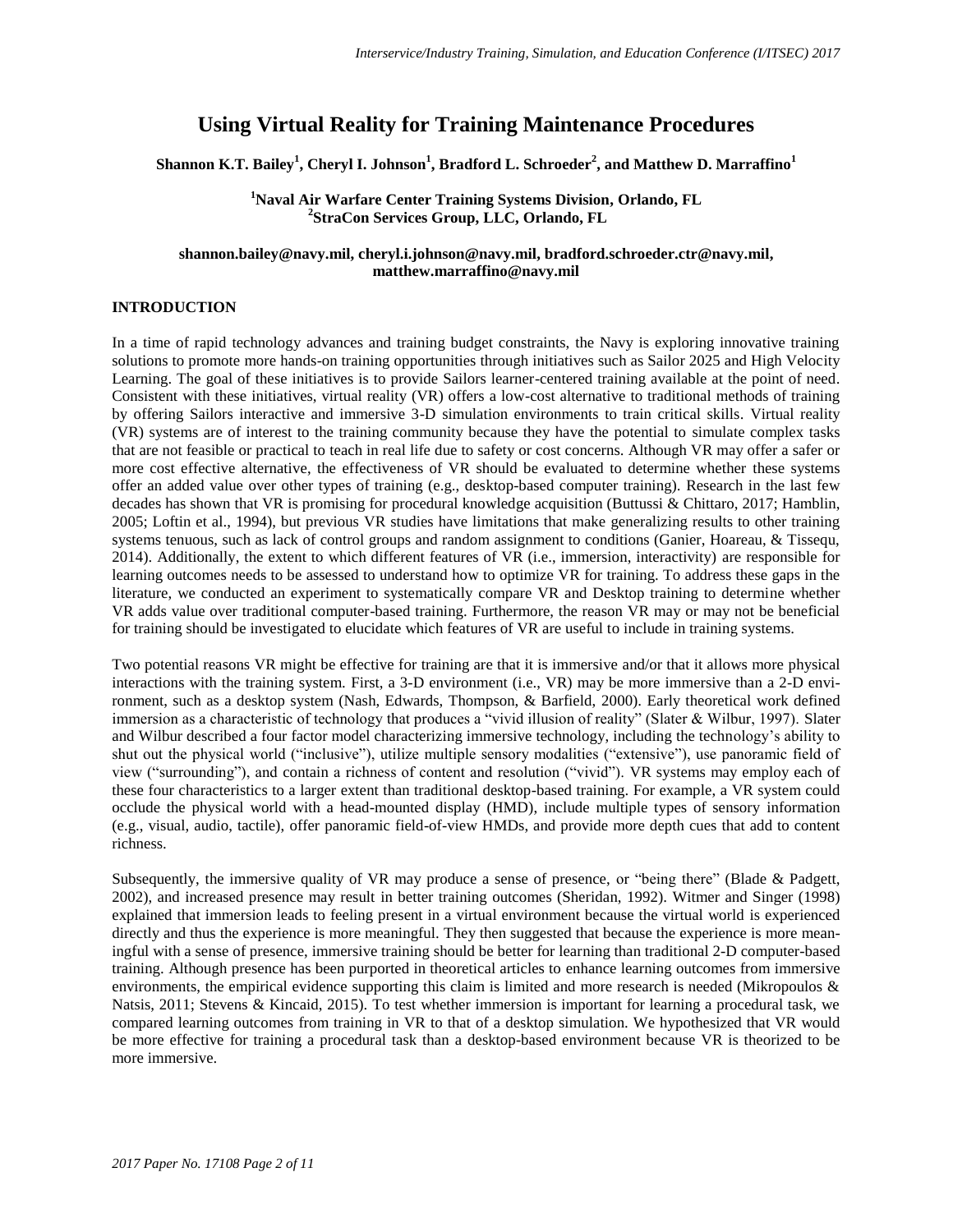Alternatively, it may not be the immersive quality of VR that is effective for training, but the type of interaction with the training system that helps learning. The second feature of VR training that may contribute to better learning outcomes is the interactivity between the learner and the system. Specifically, interactions with the training system that are closer to the physical task may facilitate better understanding of the learning material. For example, gesturebased commands may be better for learning a procedure because the participant is physically enacting the task. Gestures have been shown to aid in understanding new information, such as learning a math concept (Cook, Mitchell, & Goldin-Meadow, 2008). Additionally, physically enacting an action has been shown to improve recall for that action in a finding called the "enactment effect" (Engelkamp & Jahn, 2003). Research has shown that enacting is better for recall than hearing the action or seeing someone else perform the action, and memory for the enacted information is better even weeks later (Nilsson, Cohen, & Nyberg, 1989). To test whether the type of interactivity in VR results in better learning, we compared recall between two types of VR training: VR with gesture-based commands or VR with voice-based commands. We predicted that VR with gestural commands would be better for learning than voicebased commands because the interaction represents the physical action, leading to an enactment effect.

Because the conditions differed in the way participants interacted with the virtual environment, we also examined participants' ratings of system usability, or how easy it is to learn and use a technology. Systems that are harder to use may hinder trainees' ability to learn from the training system. Thus, evaluating the usability of novel training systems is essential to ensure that any differences in performance due to training quality are not a function of one condition being more user-friendly than another. The conditions were pilot-tested thoroughly to ensure participants could complete the training as intended, so we did not expect perceived usability issues across the conditions.

By comparing VR and Desktop training on learning a procedural maintenance task, we can determine whether it is the immersive or interactive features that lead to learning outcomes. Specifically, if both VR training conditions result in better learning outcomes (as measured by recall performance) than Desktop, but do not differ from each other, there is evidence that an immersive environment is effective for training regardless of interaction type; however, if the VR conditions differ from each other on recall performance, this suggests that interaction type within a virtual environment is indicative of learning differences. If neither VR condition differs from Desktop training, there is not supporting evidence that an immersive environment is necessary for training a procedural task. In addition to comparing training types on learning outcomes (i.e., recalling the procedure), we also investigated whether the performance within the training differed, which could affect learning outcomes. To differentiate the quality of training types, we considered performance during the training phases (e.g., time to complete training, kinds of errors made during training). Evidence from these analyses can be used in development of future simulation training in determining the most appropriate features of training systems for desired learning outcomes.

#### **METHOD**

#### **Participants and Design**

Participants were assigned randomly to one of three between-subjects training conditions: Desktop (control), VR Voice, or VR Gesture. Participants (*n*=83) were recruited from a university through the university's research participation system. Participants were excluded from participating if they indicated that they had mechanical experience. The ages ranged between 18-36 years old, and the average age of participants was 21.29 years (*SD*=3.47). There were 36 males and 47 females. Participants were paid \$15 per hour for up to three hours of participation.

#### **Training Task and Testbed**

Three versions of the testbed were developed for the experiment. The testbed was developed using the Unity 3-D game engine and was presented either on a 2-D desktop monitor (Desktop condition) or 3-D VR stereoscopic headmounted display (HMD; VR Gesture or VR Voice). For the VR conditions, the HMD was the Oculus Rift DK2, and head, body, and hand movements were tracked using the Microsoft Kinect V2 infrared motion capture.

In all three conditions, participants completed a practice task of removing and replacing the engine cage of the E-28 arresting gear, which is a land-based emergency gear for arresting hook-equipped aircraft, to become comfortable with the controls for interacting within the training environment. The practice task was followed by the main task for training the procedure for removing and replacing the E-28's alternator, and participants performed this task three times. In the training procedure (Figure 1**)**, the number of required attempts was 22 steps to remove and replace the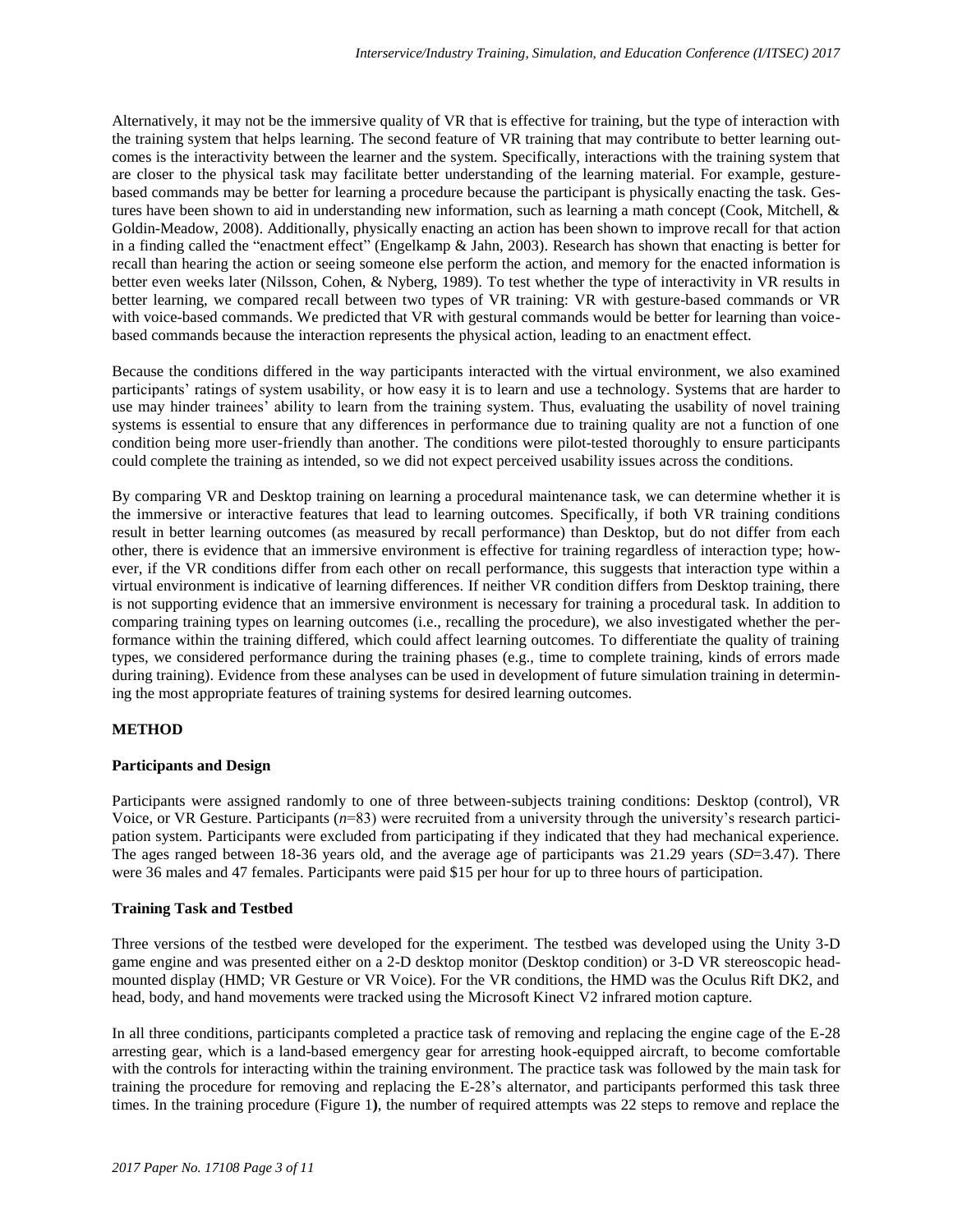alternator. Each step involved selecting the appropriate part and/or tool needed and performing the action command for that step of the procedure (i.e., gesture command, voice command, or mouse click). For example, to replace the bolt on the adjustment arm of the alternator, the participant would select the appropriate bolt from the parts bin, the common hand tools from the toolbox, and use the replace action on the location where they want to place the bolt. Figure 1A shows the participant's view of the alternator, and the icons that indicate the part and tools that are currently selected. For all three training phases, there were a combined total of 66 required steps. The three training phases became more difficult with time as less instructional scaffolding was given in each subsequent phase. In the first training phase, the participants received scaffolding in the form of narrated instructions, step text, and highlighting to indicate where the correct part was located (Figure 1B). In the second training phase, participants received narrated instructions and step text, but not highlighting. In the final training phase, participants had to perform the procedure from memory and were not given any narration, step text, or highlighting.

In addition to the display (2-D vs. 3-D), condition differed by how participants interacted within virtual environment. The Desktop condition used a mouse and keyboard to move around the virtual environment on a 2-D monitor, completing actions by clicking the mouse. The VR conditions both used five commands to complete the procedural actions: select, open, close, remove, and replace. For each of the five actions, the VR Voice condition said the action aloud to complete a step, and the VR Gesture condition performed a gesture. The gesture commands were full-body positions using the right arm that represented the physical action. To select a part or tool, the participant held their hand over the part/tool they wanted to select and made a closed-fist grasp. To open a part (e.g., open control panel), the participant lifted their arm up to the right side, making a 90 degree angle at the elbow. Closing a part was done by dropping the arm from chest height down past the hip. To remove a part, the participant put their right arm out to their right side so that the arm was parallel to the ground. Finally, to replace a part, the right hand was brought up to the left shoulder, crossing the chest. These gestures were relatively static in that the correct action triggered an animation of the step, and the command to computer response timing was not a 1:1 relationship.



**Figure 1.** A) Screenshot of the E-28 arresting gear alternator. The alternator was removed and replaced in the training procedure. The icons on the left indicated the part (e.g., replacement alternator) and tool (e.g., common hand tools) that were equipped. B) Screenshot from the first training phase (which included narrated instructions, step text, and highlighting object) of the VR system in which the participant moved their virtual hand to the highlighted object and used either verbal or gesture-based commands to complete an action. The blue box contained instructions for completing each step of the procedure (i.e., step text). The caution icon in the lower right indicated when a participant was near a physical wall in the room to avoid collisions.

## **Materials**

Learning outcome was measured by a written recall measure asking participants to write the procedural steps for replacing an alternator in the correct order, listing all tools and parts associated with each step. Participants were given five minutes to complete this task. The 19-item Presence Questionnaire (PQ; Witmer & Singer, 1998) was used to report feelings of presence, or "sense of being-there" from the training environment ( $\alpha$ =.76). Responses ranged on a scale of 1 ("Not at All") to 7 ("Completely"), indicating agreement with each item. The 10-item System Usability Scale (SUS; Brooke, 1996;  $\alpha = .69$ ) was used to assess how usable participants felt each training environment was by indicating agreement to statements on a scale of 1 ("Strongly disagree") to 5 ("Strongly agree").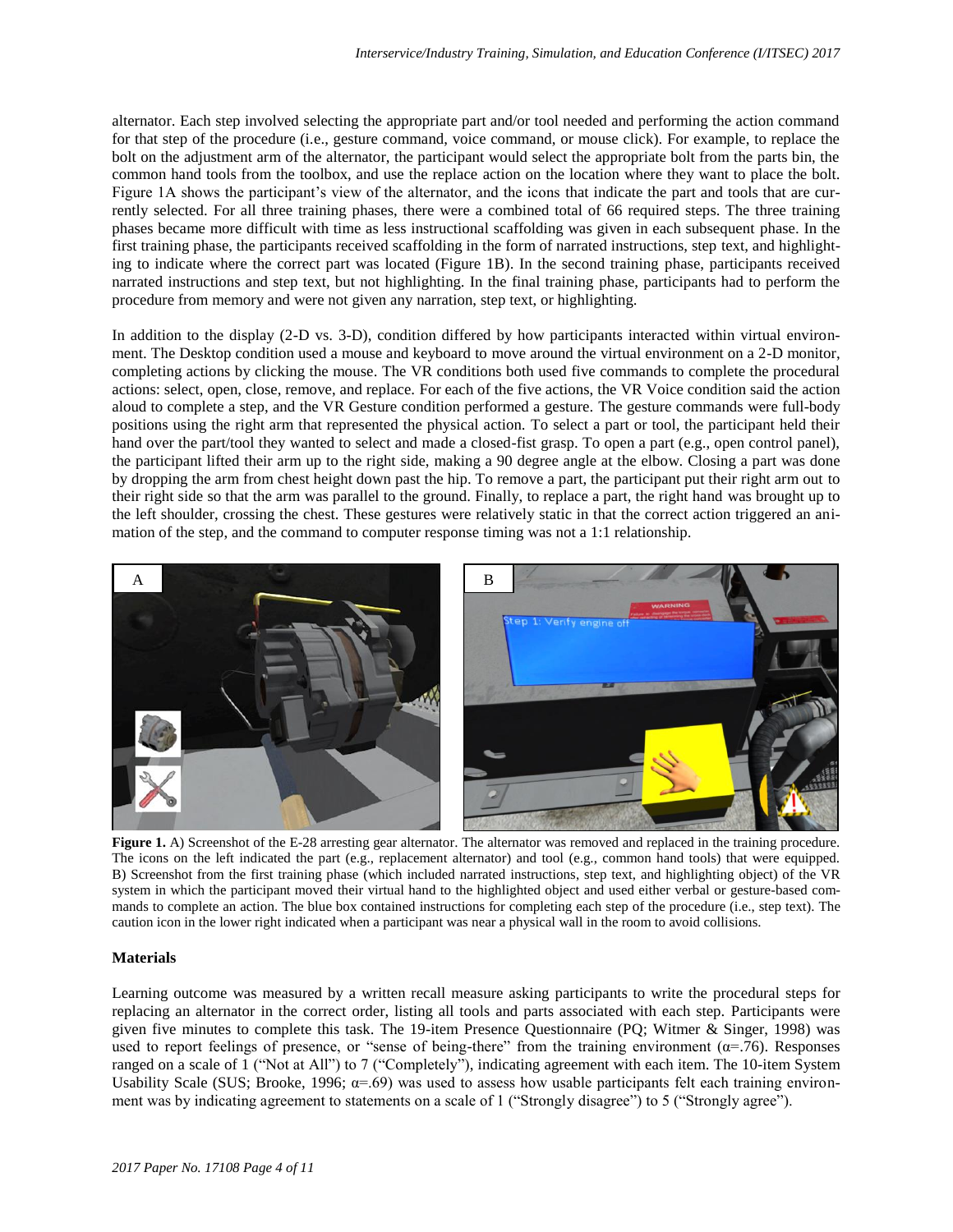#### **Procedure**

After reading an informed consent and agreeing to participate, participants completed individual difference measures. Participants then read a slideshow-style tutorial for approximately 10 minutes that explained the procedural task they would be learning in the training (i.e., removing and replacing the alternator of the E-28 arresting gear) and instructions for interacting with the virtual environment consistent with training condition to which they were assigned. After the tutorial, participants completed a brief knowledge check to confirm they had read the tutorial before proceeding. Participants in the VR conditions briefly practiced the voice- and gesture-based commands and were then calibrated in the VR system. Next, participants completed a short practice task of removing and replacing the engine cage (about 5 minutes) and were allowed to ask questions during the practice task. After the practice task, participants completed three training phases for the procedure of removing and replacing the alternator, with decreasing amount of scaffolding in each phase until the final phase was completed from recall (average time to complete training phases reported in Table 1). Once the training was complete, participants completed the PQ, SUS, and the written recall measure.

#### **RESULTS**

IBM SPSS 19 was used to conduct a series of one-way ANOVAs. First, we first analyzed how many steps participants could remember from the training procedure in a written recall test by condition. Written recall of the procedure did not differ overall across training conditions,  $F(2, 80) = 0.60$ ,  $p = .55$ , with conditions recalling an average of 15.81-17.31 out of 22 steps (Table 1). We then tested whether immersion during training, as measured by feelings of presence, was related to recall. We found that there were no differences in feelings of presence between the training conditions,  $F(2, 80)=0.03$ ,  $p=.97$ . Average PQ ratings were around 5.2 for all conditions, which was slightly above the mid-point on a scale of 1-7. Although we hypothesized that more immersion would lead to better recall and more natural interactions would lead to better recall, we did not find any differences in recall as a function of immersion or interactivity. Finally, to determine whether type of interaction was better or worse for recall due to usability issues, we tested whether reports of usability differed by condition. Again, there were no differences in overall usability depending on condition,  $F(2, 66.62)=0.78$ ,  $p=.45$  (Levene's test was significant,  $p=.02$ , so the Brown-Forsythe correction was reported), although usability for all training conditions was good overall (Table 1; Bangor, Kortum, & Miller, 2008). Because there were no differences overall in how much a participant could recall from training or feelings of presence and usability, we conducted further analyses to investigate why these theorized relationships were not found. By analyzing the time spent in training and the kinds of errors made during training, we were able to explore how the learning processes may have differed across the three training conditions.

#### **Time**

The amount of time to complete the three training phases was measured in minutes for each training condition. The first two phases were longer due to the narration of instructions, and the last phase was the time to perform the procedure without narration (i.e., time to recall the task without scaffolding). Overall, the average time to complete the three training phases was 24:59 min. (*SD*=8:38 min.), and there was a large range in the amount of time the training took to complete (*Minimum*=13:05 min., *Maximum*=57:05 min.). Time to complete all three training phases was correlated negatively with written recall of the procedure, such that those who completed the training faster remembered more steps later, *r*(83)=-.306, *p*=.005.

To determine whether training times differed between conditions, we conducted a one-way ANOVA. There was a significant difference in the amount of time spent in training depending on condition, with Desktop participants completing the training faster than the VR Voice and VR Gesture conditions,  $F(2, 80)=17.55$ ,  $p<.001$ ,  $\eta_p^2=.305$ , Table 1. LSD post hoc comparisons indicated Desktop training was about six minutes faster than VR Voice  $(d=1.029)$  and ten minutes faster than VR Gesture  $(d=1.556)$ . The difference between VR conditions was not significant at  $\alpha$ =.05, although it was trending in the direction of VR Voice being faster than VR Gesture ( $d$ =0.513). Results showed that Desktop training was faster than either VR training conditions, but time in training may not directly indicate quality of training. For example, does rushing through a training phase lead to more mistakes during training, and are certain kinds of errors worse than others for later recall? To determine the efficacy of each type of training, we next analyzed the number of attempts it took to complete the procedure and the subsequent kinds of errors made in each training condition.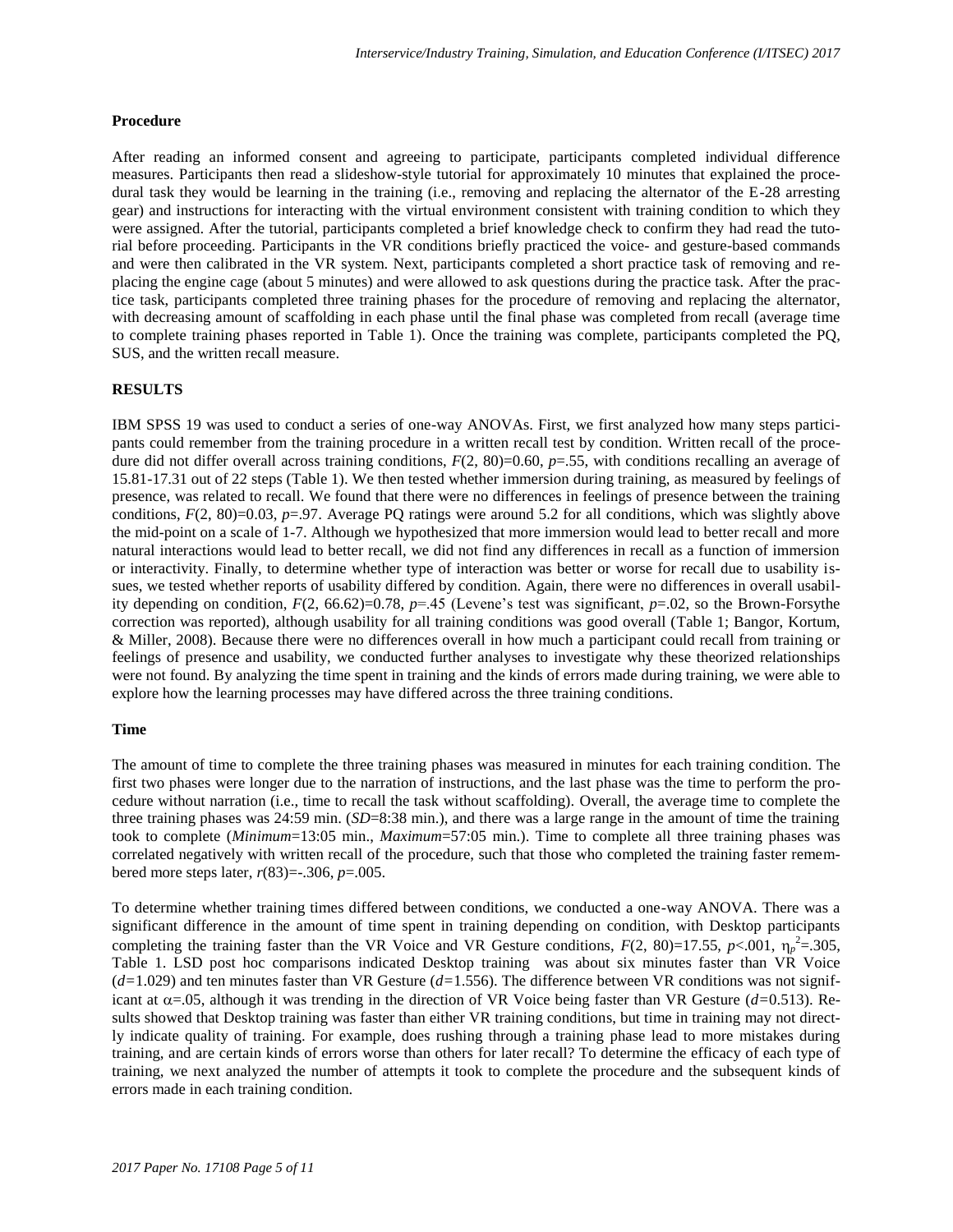|                                            | <b>Training Condition</b> |                     |                   |             |                  |                     |
|--------------------------------------------|---------------------------|---------------------|-------------------|-------------|------------------|---------------------|
|                                            | VR Gesture $(n=26)$       |                     | VR Voice $(n=25)$ |             | Desktop $(n=32)$ |                     |
|                                            | M                         | SD <sub>-</sub>     | M                 | SD          | $\boldsymbol{M}$ | SD                  |
| <b>Written Recall</b><br>(Number of Steps) | 17.31                     | 4.61                | 16.16             | 4.91        | 15.81            | 6.08                |
| <b>Presence Ratings</b>                    | 5.21                      | 0.79                | 5.24              | 0.71        | 5.20             | 0.73                |
| <b>Usability Ratings</b>                   | 71.92                     | 16.54               | 76.60             | 8.47        | 75.39            | 15.19               |
| <b>Training Time</b>                       | 30:29 min.                | $7:54 \text{ min.}$ | 26:31 min.        | $7:33$ min. | 19:19 min.       | $6:32 \text{ min.}$ |
| <b>Attempts Total<sup>a</sup></b>          | 103.42                    | 23.41               | 83.76             | 11.61       | 84.13            | 13.56               |
| <b>Attempts Phase 1</b>                    | 40.19                     | 12.63               | 31.60             | 5.39        | 28.31            | 4.79                |
| <b>Attempts Phase 2</b>                    | 32.15                     | 8.18                | 26.12             | 3.73        | 25.88            | 4.03                |
| <b>Attempts Phase 3</b>                    | 31.08                     | 6.01                | 26.04             | 4.37        | 29.94            | 8.16                |

**Table 1. Written Recall, Presence and Usability Ratings, Training Time, and Number of Attempts to Complete the Procedural Task by Condition**

#### **Attempts**

The number of attempts to complete each step of the procedure was recorded during the training phases (Table 1). The average number of attempts to complete the 66 steps was 90.06 (*SD*=18.93), and the range was between 67 attempts to 169 attempts. A 3 (Condition) X 3 (Phase) repeated-measures ANOVA was conducted on the number of attempts needed in each training phase to complete the procedure. To take into account the dependence of observations within subjects, we tested the sphericity assumption of repeated-measures ANOVA, i.e., the assumption that the difference in variances between conditions is similar (Field, 2013). Mauchly's test of sphericity was significant,  $\chi^2(2)=8.55$ ,  $p=.014$ , so degrees of freedom were adjusted by the Huynh-Feldt estimate ( $\varepsilon=.95$ ). Results indicated there was a main effect for Phase, such that the overall number of attempts went down with more training,  $F(1.9, 1.5)$ 152)=27.78, *p*<.001,  $\eta_p^2$ =.258. There was also a significant main effect for Condition, *F*(2, 80)=11.95, *p*<.001, *p* 2 =.230. VR Gesture had more total attempts than either VR Voice (*d=*1.057) or Desktop (*d=*1.036) with no difference between VR Voice and Desktop training (*d=*0.029). There was a significant Phase by Condition interaction effect, showing that the number of attempts in each phase depended on training condition, *F*(3.8, 152)=9.30, *p*<.001,  $\eta_p^2$ =.189. Although the overall number of attempts for all three phases was greater for VR Gesture, the VR Gesture and Desktop conditions did not differ in the final training phase  $(p>0.05, d=0.157)$ .



**Figure 2.** A 3 (Condition) X 3 (Phase) ANOVA was conducted on the number of attempts used to complete the 22 steps in each phase. The minimum number of steps needed to complete the procedure was 22. Both VR training groups improved in the number of attempts over time; however, the Desktop condition took more attempts in the final phase in which no help was given. Error bars represent standard error.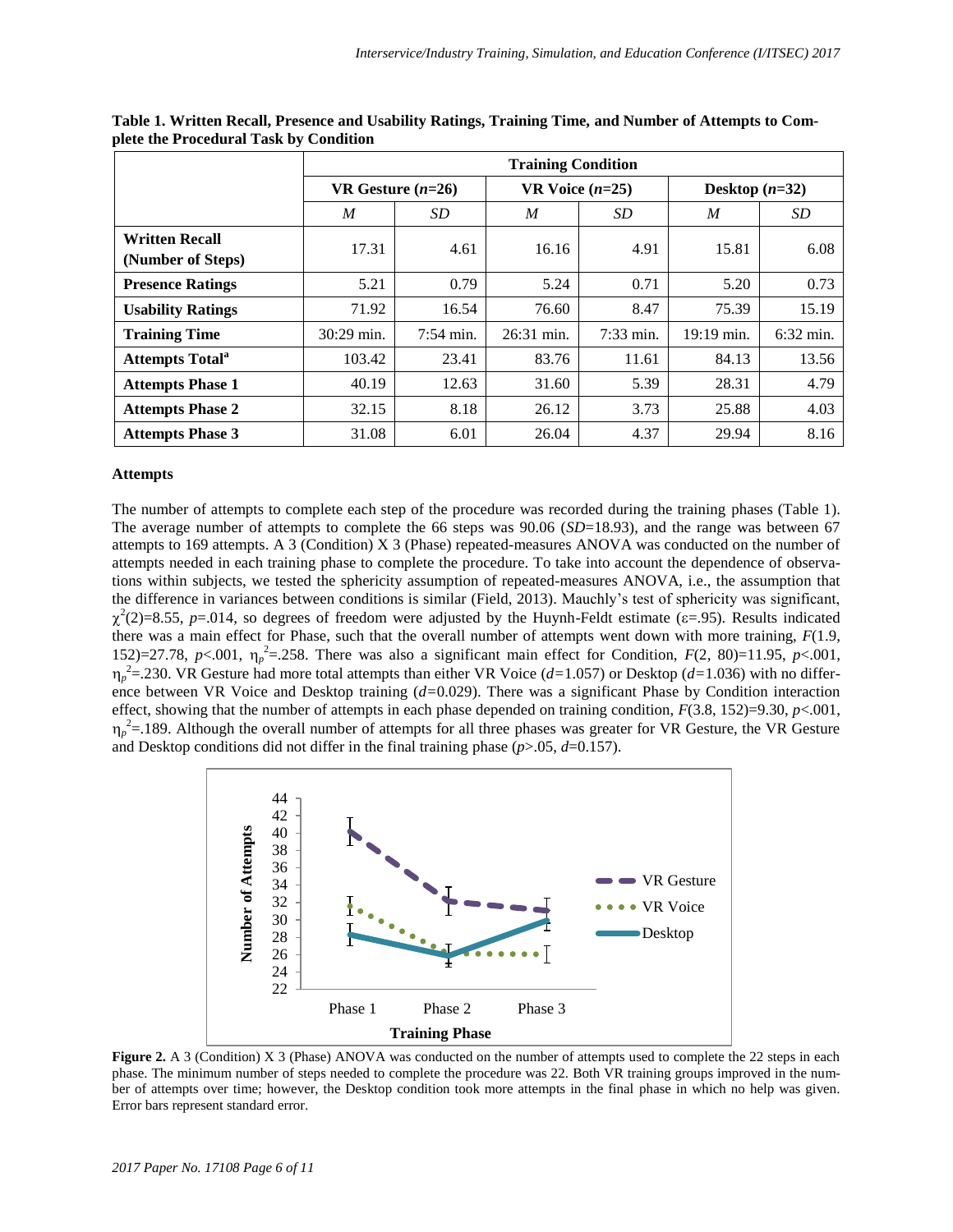Figure 2 reveals that the Desktop condition started with fewer attempts, but sharply increased the number of attempts needed in the last phase (with no scaffolding). There was a significant simple effect for the Desktop condition showing that more attempts were made in the last training phase than the previous phase  $(p=0.001, d=0.667)$ . This result raised the question, why did the Desktop training condition become worse at performing the procedure when scaffolding was removed but the VR conditions did not? To answer this question, we investigated the kinds of errors made throughout training to determine whether the type of training led to different kinds of errors in training.

## **Errors**

We focused the following analyses on the kinds of errors made during the last training phase in which the participant performed the procedure from recall without scaffolding (i.e., no narrated instructions, step text, or highlighting correct parts). There were three types of errors participants could perform: *wrong action*, in which a participant uses a gesture or command that is incorrect for the current step (e.g., enacting/saying "remove" instead of "replace"); *wrong part*, in which a participant tries to interact with the incorrect part for the current step (e.g., trying to replace the pivot bolt with the adjustment bolt); and *wrong tool*, in which a participant tries to interact with an object using the incorrect tool (e.g., trying to remove the alternator cable nut with the battery terminal puller). A greater quantity of wrong actions may reflect usability issues with the system, whereas more wrong tool and part errors would reflect errors in recalling the procedure. These errors were calculated as proportions of total actions committed in the last training phase (including correct actions), which we compared among the three training conditions. By analyzing errors in the last training phase, we were able to determine whether errors in each training condition were primarily usability related (i.e., wrong action) or a product of not recalling the procedure (i.e., wrong part or tool).

The proportion of wrong actions was inherently unequal between the VR and Desktop conditions, because the VR conditions used five gesture or voice commands to control actions, while the Desktop condition used only one possible action (i.e., click with a mouse), and thus could not commit wrong actions. Therefore, the Desktop condition was not compared to the VR conditions for wrong action errors. Instead, wrong action errors were indicative of differences in the VR conditions related to the system interaction. The proportion of wrong actions differed significantly depending on training condition, *t*(49)=3.045, *p*=.004, *d*=0.853. VR Gesture training had significantly more wrong action errors as a proportion of total attempts (*M*=19.13% of attempts were wrong action errors, *SD*=11.47%) than the VR Voice condition (*M*=9.91%, *SD*=10.07%). This analysis shows that the kind of interaction in VR training led to different errors, because the VR Gesture condition made proportionally more usability-related errors (i.e., using the wrong gesture action). Additionally, choosing the wrong action during the last phase of training was not related to later recall of the procedure,  $r(83) = .039$ ,  $p > .05$ , so there was no indication that more action-related errors during training hurts recall.

The proportion of wrong parts differed significantly depending on training condition, *F*(2, 73.40)=3.489, *p*=.036,  $\eta_p^2$ =.074. Levene's test was significant (*p*=.04), so the Brown-Forsythe correction was applied. The Desktop training group made significantly more wrong part errors as a proportion of total attempts in the final phase (*M*= 10.87% of attempts were wrong part errors, *SD*=11.35%) than the VR Voice condition (*M*=4.80%, *SD*=6.42%, *d*=0.638). The proportion of wrong part errors in the VR Gesture condition (*M*=7.45%, *SD*=7.93%) was between that of VR Voice (*d*=0.367) and Desktop (*d*=0.343), though it was not significantly different from either. Finally, part errors during the last training phase were related to lower recall in training overall (*r*[83]=-.412, *p*<.001), supporting the idea that choosing the wrong part during training reveals a lack of procedural understanding. Analyzing the proportion of wrong part errors gives insight into why the Desktop condition did not improve in the final training phase like the VR conditions; Desktop training led to wrong attempts that were proportionally more procedural errors.

Unlike wrong part and wrong action errors, the proportion of wrong tools selected to attempts made in the last training phase did not differ significantly depending on training condition,  $F(2, 80)=1.587$ ,  $p=.211$ ,  $\eta_p^2=.038$ . This lack of difference in wrong tool errors was likely a floor effect, because there were only three tools to choose from during the procedural training, whereas there were many different parts involved in every step of the procedure. Therefore, there were not enough instances of tool selection to detect meaningful differences among training conditions. However, making more wrong tool selections in the last training phase was related negatively to recall,  $r(83) = -0.430$ , *p*<.001. Just as choosing the wrong part may indicate a lack of learning during training, making wrong tool selections also reflects difficulty in learning the procedure without instructional scaffolding.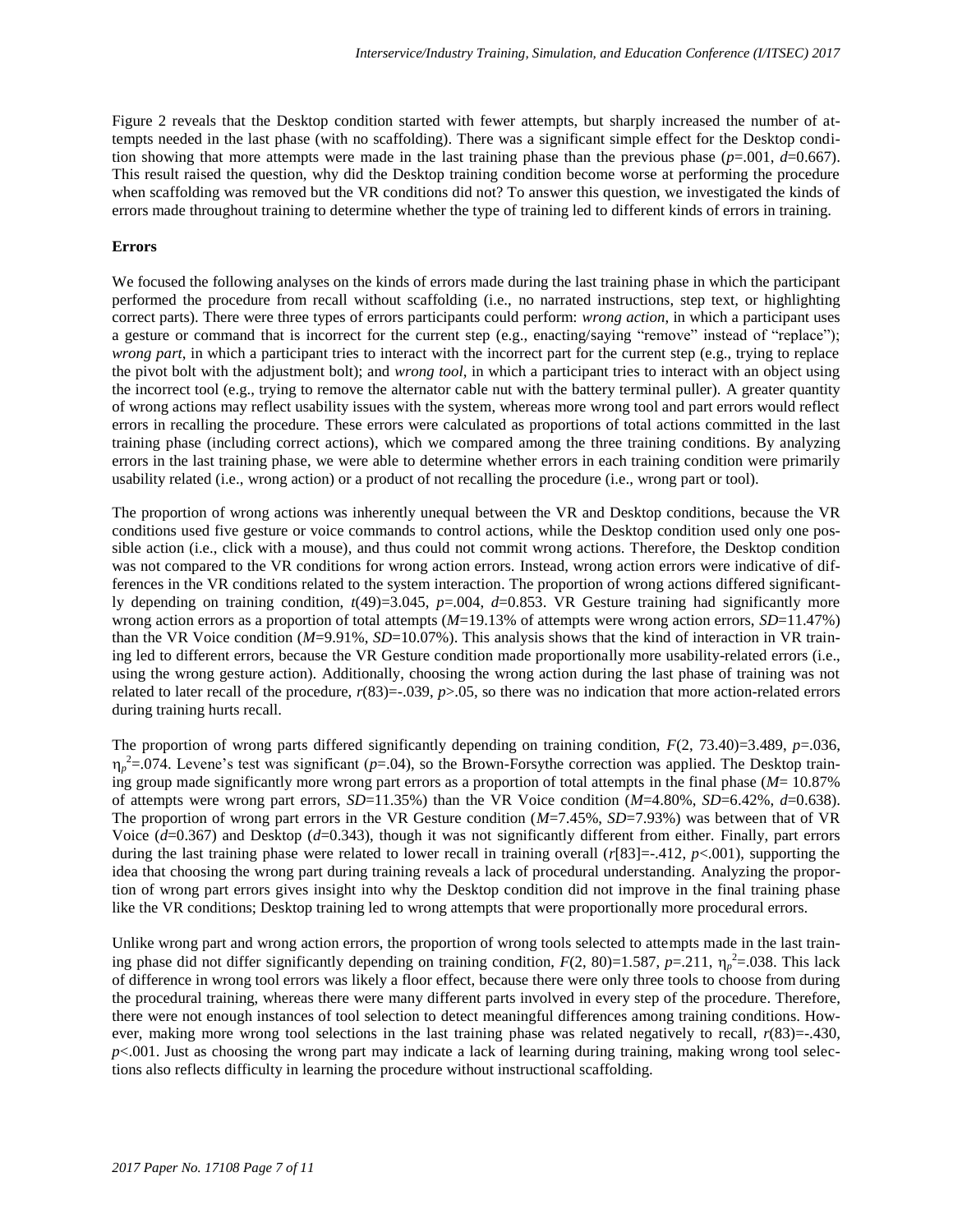#### **Time, Procedural Errors, and Written Recall**

The error analysis revealed that the Desktop condition performed worse on the last training phase and committed proportionally more procedural errors, whereas the VR Gesture condition generally improved over time and committed proportionally more usability errors. Additionally, time to complete the last phase was correlated negatively with written recall for the Desktop training,  $r(83) = -0.531$ ,  $p = 0.002$ . However, the question remains whether time in training or procedural errors were more predictive of subsequent procedural recall. A greater proportion of part errors could indicate lack of procedural understanding during training and lead to lower recall of the procedure, or it could be that time in training is more important for recall.

To better understand the relationships among time, errors, and recall, we conducted a post-hoc mediation analysis for the Desktop condition. Time was the predictor variable, part errors was the mediating variable, and recall was the outcome variable. The analysis indicated that the negative relationship between time and recall was fully mediated by part errors, such that participants in the Desktop group who spent a longer time in the final phase of the training tended to show lower recall because they were committing more part errors (the overall model was significant;  $R^2 = 0.32$ , *p*=.004,  $R^2$ <sub>mediation</sub>=.16, β = -.29 [95% CI -.69, -.10]; see Figure 3). In essence, committing more part errors is associated with poorer recall performance, regardless of how much time is spent in training.



**Figure 3.** Conceptual diagram of mediation analysis for Desktop group performance, where Time is the predictor variable, Part Errors is the mediating variable, and Written Recall is the outcome variable. Standardized regression coefficients (β) are provided, with the indirect effect of time on recall in parentheses. *Note.* The indirect effect of time on recall was estimated using a bootstrapping procedure with 5,000 samples*. n*=32; \**p*<.05, \*\**p*<.01

The results of the mediation analysis suggest that time should be ignored as a benchmark for performance and training quality. Simply completing training more quickly does not directly predict improved recall performance. Instead, it is more important to consider the kinds of errors participants make during training. The Desktop group committed proportionally more part errors. Not only do proportionally more part errors relate to lower recall in the Desktop condition as shown in the mediation analysis, part errors during the last training phase were related to lower recall in training overall. These part errors represent errors in learning during training (i.e., participants picked the wrong part because they failed to learn which part was to be used at what step in the procedure). In contrast, action errors during the final phase were not related to written recall for overall training, and do not necessarily represent errors in learning, but instead represent potential usability issues with the system. Thus, to judge the effectiveness of the training based on time and recall alone is insufficient – the kinds of errors participants make more strongly predict learning outcomes.

#### **DISCUSSION**

The objective of this experiment was to compare the effectiveness of VR training to Desktop training for learning a procedural task to determine whether learning outcomes were related to differences in level of immersion (i.e., 2-D or 3-D presentation) or amount of interactivity (i.e., gesture commands, voice commands, or clicking a mouse). We hypothesized that VR training overall would lead to more recall of the procedure because it is more immersive, and specifically that gesture-based commands in VR would be most beneficial because enacting the procedure would help participants to learn the task better; however, we did not find differences in number of steps recalled from the procedure depending on training condition. We did not find an enactment effect on procedural recall from type of interaction, nor did we see a direct relationship between level of immersion and recall. We may not have seen an enactment effect because the written recall measure may not have been sensitive enough to detect such differences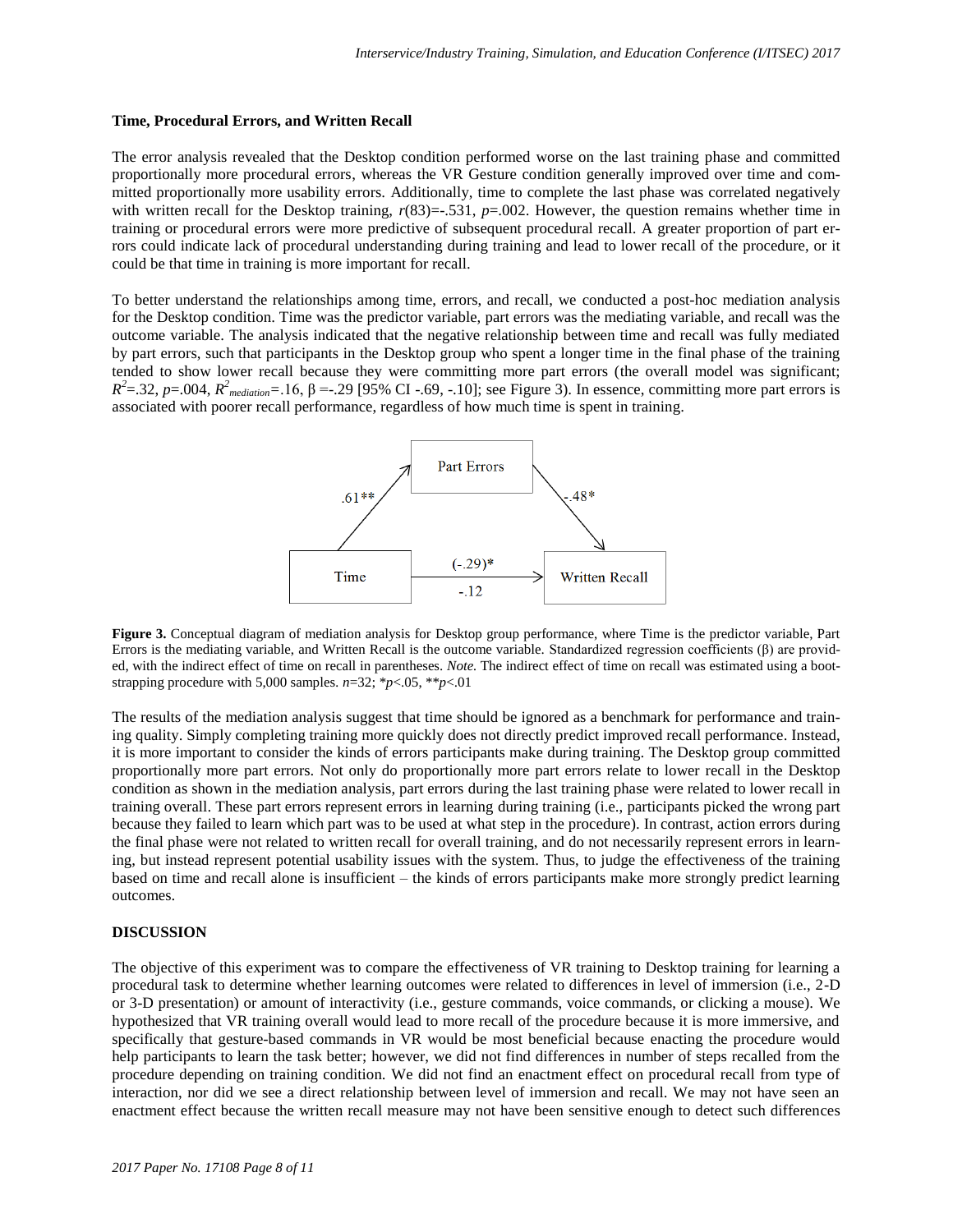and/or the gesture-based commands in our experiment did not match the learning material closely enough. For example, VR gestures were large, static gestures that represented each action, but these gestures were not exact pantomimes of the real-world actions they were intended to represent.

Feelings of presence and usability, while fairly high overall, also did not differ depending on training. The subjective measure of presence did not differ even though 3-D environments are theorized to be a more immersive than 2- D environments. This may be due to limitations in measuring presence subjectively (Schroeder, Bailey, Johnson, & Gonzalez-Holland, 2017), or that once a technology meets a threshold of usability, presence is felt regardless of 2-D or 3-D presentation. Usability ratings also did not differ depending on training groups, so perhaps usability is confounded with presence as discussed in Schroeder et al. (2017). Even though the subjective measure of presence did not differ by training type, there were differences between VR and Desktop groups in performance during training. Because the immersive environment mattered for training performance, it may be that our subjective measure of presence did not capture the psychological construct of immersion imposed by the differing technologies. To investigate why these theoretically hypothesized differences were not found, we conducted a systematic series of analyses to determine whether the training itself differed between groups.

We tested whether time to complete training differed among the groups. We found that Desktop training was faster overall than the two VR conditions by about eight minutes. The VR Voice group was about four minutes faster than the VR Gesture group, but this was not a significant improvement. Based on the fact that time to complete the Desktop training was fastest and there were no differences in recall between the training groups, an initial interpretation would be that Desktop is more efficient training than VR for learning a procedural task; however, a deeper look at the performance within the training phases showed that Desktop performance got worse in the last training phase when instructions were taken away. An analysis of the number of attempts it took to complete the procedural task showed that both VR groups improved with more training, while the Desktop group started out with fewer attempts in phases with instructional scaffolding, only to make more errors in later training when scaffolding was not given. This drop in performance at the end of training for the Desktop condition was associated with errors that negatively impacted the later recall of the procedural task.

Performance during training improved for VR conditions but not for Desktop training, indicating that participants in the immersive training conditions continued to improve when instructional scaffolding was removed, while those in the non-immersive condition did not. To determine why the Desktop condition needed more attempts to complete the procedure during the last training phase in which help was removed, we analyzed what kinds of errors were made during training and if those errors varied by training type. Specifically, we examined the proportion of errors to attempts made during the last training phase (no scaffolding) to answer whether errors in performance were primarily usability related (i.e., using the wrong gesture to complete a step) or were procedural errors (i.e., selecting the wrong part or tool for a step). Analyses showed that the VR Gesture condition made proportionally more wrong action errors because they were using the wrong gesture to complete a step, while the Desktop condition made proportionally more wrong part selection errors. Proportion of wrong tool errors was not different depending on training type because there were too few instances of tool selection during the procedure to see any meaningful differences. By analyzing the kinds of errors made during training, we were able to see that during the last training phase in which performance got worse for the Desktop condition, participants were making proportionally more errors associated with not knowing the procedure. Less-immersive training environments, therefore, may be less effective in that the kinds of errors made during training are more egregious for learning. One explanation could be that the Desktop condition was simply clicking around during training at the expense of processing the information, because clicking a mouse may not require much effort, unlike gestural commands. Another explanation could be that the 2-D desktop training was a more impoverished visual environment relative to the 3-D VR conditions (e.g., the "vivid" factor of immersive technology described by Slater & Wilbur, 1997), which may aid in acquiring more visual information (e.g., depth cues) about the learning material.

Although the Desktop condition initially seemed more efficient than VR training because participants completed the training faster, the final mediation analysis dispelled the idea that Desktop training was more effective. The Desktop condition made errors in the final stage of training that were related to lower recall of the procedure, and time was no longer predictive of better recall when these errors were taken into account. Completing the training more quickly did not directly relate to recall, but kinds of errors made during training did predict recall. Usability errors, such as using the wrong gesture command, did not indicate lower recall of the procedure. Although usability errors differed depending on interactivity with the training system, issues with system interactions did not seem to be related to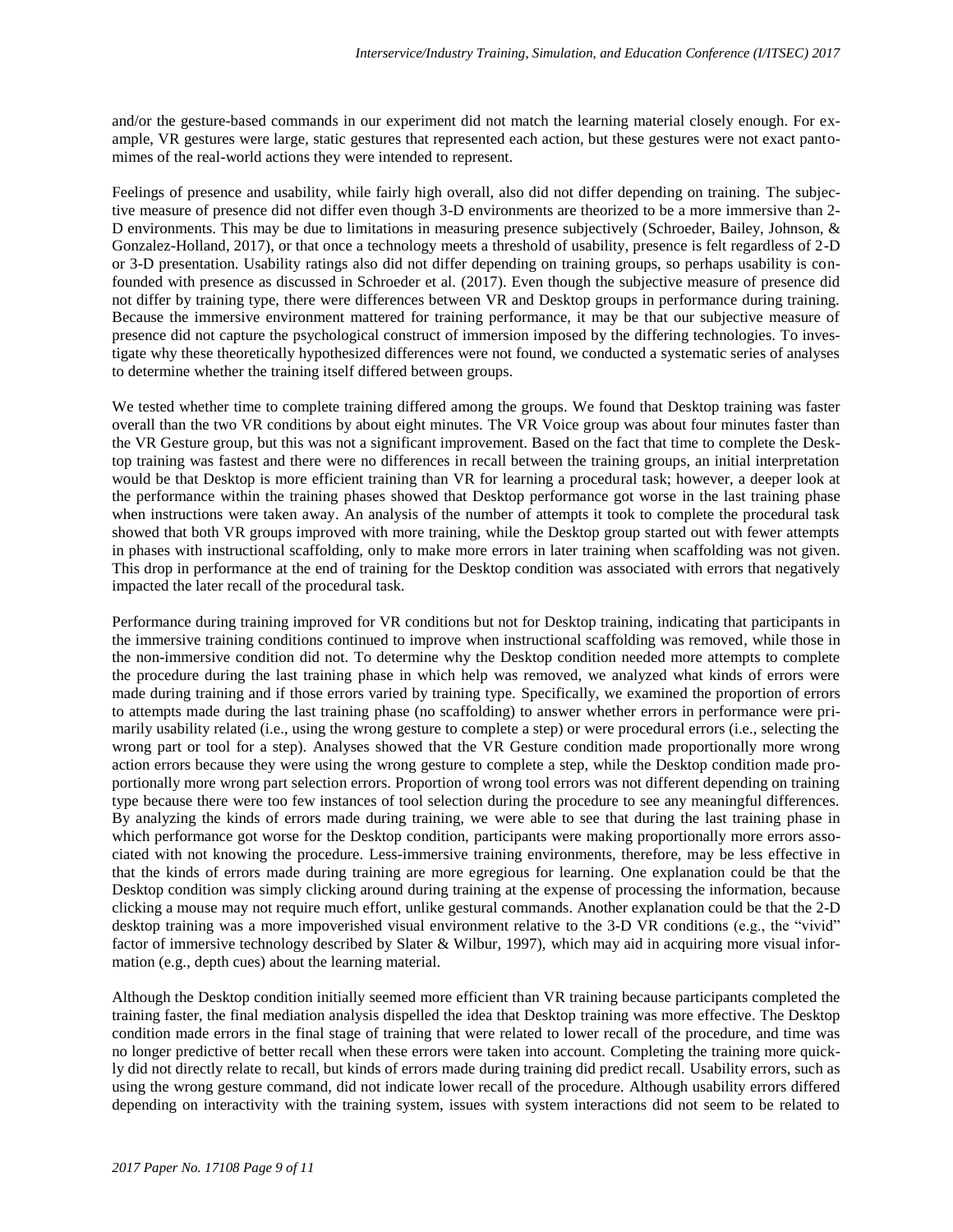learning in that recall was not associated with usability errors made during training. This suggests that making procedural errors during training represent worse learning in training and are detrimental for later recall, unlike usability errors.

#### **Limitations and Future Research**

A limitation of the current experiment was using a written measure of recall for the procedural task. The ideal recall measure would be for participants to perform the procedural task of replacing the alternator on a physical E-28 arresting gear. Due to practical constraints, having participants complete the recall task on the physical machinery was not feasible. Future research could include a more realistic procedural recall task, such as using 3-D-printed replicas of the machinery that are not readily available. Another limitation that may have diluted the interaction manipulation was that the gesture-based commands in the VR Gesture group were large and static. The gestures represented the procedural actions, but they were not an exact pantomime of the real-world action. Additionally, each gesture triggered an animation of the step, but the gesture to computer action timing was not a 1:1 mapping. Because the gestural interactions were not fully pantomimic, the naturalness of the interaction may have been diluted such that the gestures were more symbolic and harder to remember or perform. Future research could include more minute and dynamic gestures. Gestures that more closely represent the physical task may be a stronger manipulation, and results may show bigger effects of gesturing on learning as the enactment is closer to the learning material.

## **CONCLUSION**

Overall, we did not see differences in recall of the procedure depending on training group, but analyses of performance during training gave insight into how VR and Desktop systems differ in terms of training efficacy. Lessimmersive 2-D desktop training may be faster, but it may lead to more detrimental errors when instructional scaffolding is taken away. Additionally, 3-D VR training performance differed depending on type of interaction, with the VR Gesture group making more usability errors. Those interaction issues (usability errors), however, did not reduce later procedural recall. Furthermore, it may be possible to mitigate these usability errors related to VR interaction as technology improves user experience in VR. As gesture-based interactions in VR systems more closely mimic the physical world, usability may improve and participants may make fewer action errors (e.g., using the wrong gesture). Once usability issues are mitigated, the theoretically-predicted enactment effect may emerge.

This research addresses important gaps in the literature with regard to the efficacy of using VR for training by directly comparing its instructional effectiveness to an informationally-equivalent desktop-based training control. Furthermore, two different interaction methods within VR also were compared to test leading theories on why VR may be effective for training. Although there were no significant differences between conditions on learning gains, more systematic research like this is needed in this domain to better understand the relationships between VR training applications, learning outcomes, presence, usability, and other variables. Such an understanding is pivotal to begin to develop useful guidelines for developing effective VR-based training and determining whether VR-based training is actually a cost-effective training solution.

#### **ACKNOWLEDGEMENTS**

We would like to acknowledge Dr. James Sheehy who sponsored this work through the Section 219 Naval Innovative Science and Engineering Basic and Applied Research program. We would like to thank the Advanced Gaming Interactive Learning Environment (AGILE) team, and especially Courtney Mcnamara and Matthew Proetsch, who created the experimental testbed. The views expressed herein are those of the authors and do not reflect the official position of the organizations with which they are affiliated.

## **REFERENCES**

- Bangor, A., Kortum, P. T., & Miller, J. T. (2008). An empirical evaluation of the system usability scale. *Intl. Journal of Human–Computer Interaction*, *24*(6), 574-594.
- Blade, R. A., & Padgett, M. L. (2002). Virtual environments standards and terminology. In K. M. Stanney (Ed.), *Handbook of Virtual Environments* (pp. 15-27). Mahwah, NJ, USA: Lawrence Earlbaum Associates.
- Brooke, J. (1996). SUS-A quick and dirty usability scale. In P. Jordan, B. Thomas, B. Weerdmeester, & I. McClelland (Eds.) *Usability evaluation in industry,* (pp. 189-194)*.* London, UK: Taylor & Francis.